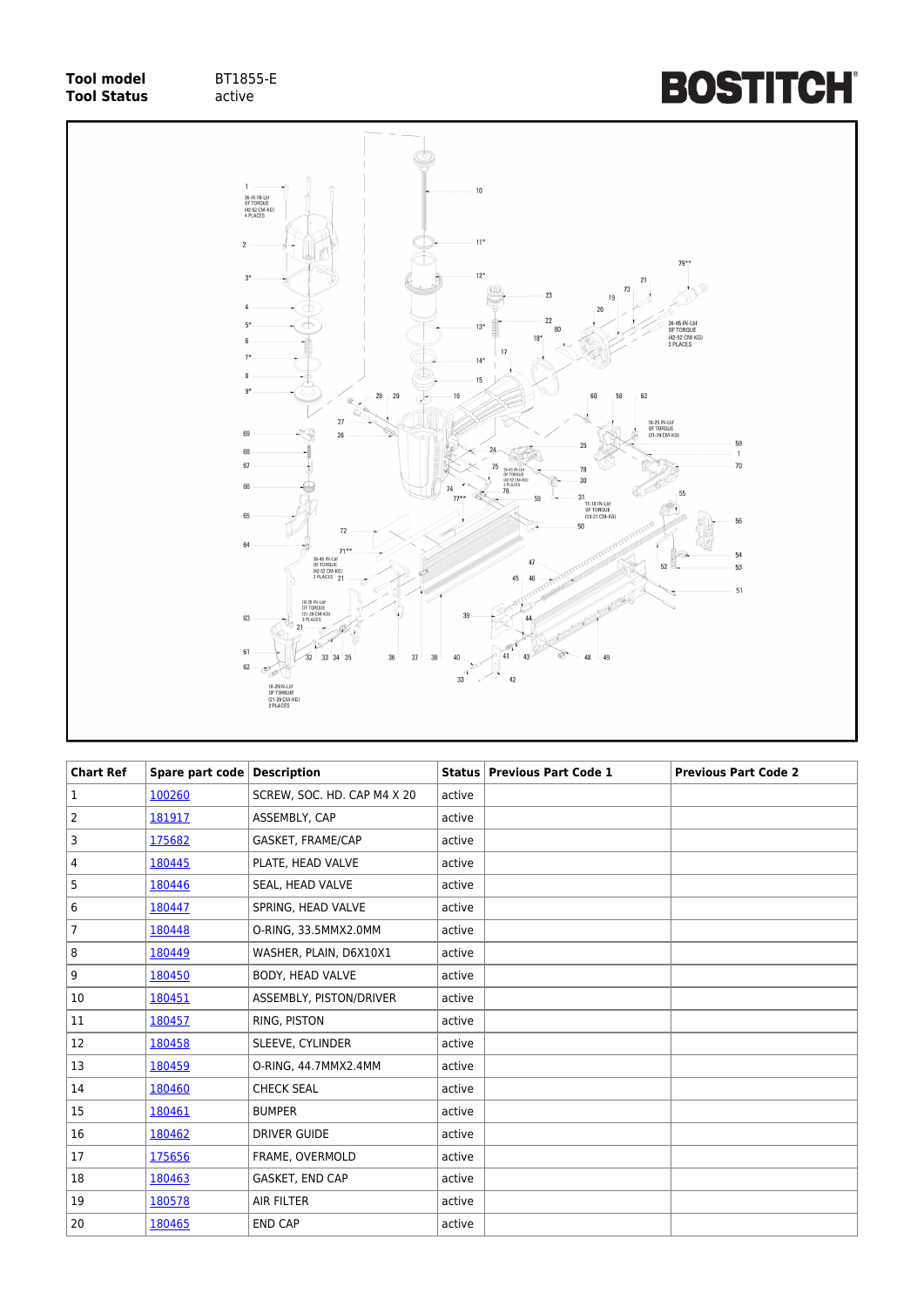| <b>Chart Ref</b> | Spare part code   Description |                             |        | <b>Status   Previous Part Code 1</b> | <b>Previous Part Code 2</b> |
|------------------|-------------------------------|-----------------------------|--------|--------------------------------------|-----------------------------|
| 21               | 182237                        | SCREW, SHCS, M4X0.70X16     | active |                                      |                             |
| 22               | 180476                        | SPRING, TRIGGER             | active |                                      |                             |
| 23               | <b>TVA15</b>                  | ASSEMBLY, TRIGGER VALVE     | active |                                      |                             |
| 24               | 180475                        | PIN, SPRING, M3X20 MM       | active |                                      |                             |
| 25               | 184513                        | ASSEMBLY, TRIGGER           | active |                                      |                             |
| 26               | 180481                        | SPRING, MODE SWITCH         | active |                                      |                             |
| 27               | 184507                        | PIN, MODE SWITCH            | active |                                      |                             |
| 28               | 184519                        | PIN, TRIGGER LOCK           | active |                                      |                             |
| 29               | MRG002514                     | O-RING, 098 x .055          | active |                                      |                             |
| 30               | 184506                        | BUTTON, MODE SWITCH         | active |                                      |                             |
| 31               | 180484                        | SCREW, SET, M3X8 MM         | active |                                      |                             |
| 32               | 180207                        | <b>BRACKET, TRIP</b>        | active |                                      |                             |
| 33               | 180490                        | PIN, SPRING, M2X12MM        | active |                                      |                             |
| 34               | MSC4070-12                    | SCREW, SHCS, M4X0.70X12     | active |                                      |                             |
| 35               | 180489                        | <b>NOSE</b>                 | active |                                      |                             |
| 36               | 175661                        | CORE TIP, FIXED             | active |                                      |                             |
| 37               | 180488                        | MAGAZINE, FIXED             | active |                                      |                             |
| 38               | 180497                        | GUIDE, NAIL                 | active |                                      |                             |
| 39               | 180498                        | <b>PUSHER</b>               | active |                                      |                             |
| 40               | 180491                        | PLUNGER, LOCK OUT           | active |                                      |                             |
| 41               | 180492                        | SPRING, LOCK OUT            | active |                                      |                             |
| 42               | 175662                        | PLATE, CORE                 | active |                                      |                             |
| 43               | 180493                        | <b>SPACER</b>               | active |                                      |                             |
| 44               | 180494                        | E-RING, 2.5MM               | active |                                      |                             |
| 45               | 180499                        | ROLLER, PUSHER              | active |                                      |                             |
| 46               | 180496                        | PUSHER SPRING B             | active |                                      |                             |
| 47               | 180495                        | PUSHER SPRING A             | active |                                      |                             |
| 48               | 180238                        | <b>SET NUT</b>              | active |                                      |                             |
| 49               | 181915                        | MAGAZINE, SLIDING           | active |                                      |                             |
| 50               | 180500                        | <b>REAR PLATE</b>           | active |                                      |                             |
| 51               | 180503                        | PIN, SPRING M3X23MM         | active |                                      |                             |
| 52               | 180501                        | LATCH                       | active |                                      |                             |
| 53               | 180502                        | SPRING, LATCH               | active |                                      |                             |
| 54               | 180319                        | SUPPORT, LATCH SPRING       | active |                                      |                             |
| 55               | 175666                        | COVER, LATCH                | active |                                      |                             |
| 56               | 175665                        | END CAP, MAGAZINE           | active |                                      |                             |
| 58               | 175664                        | <b>BRACKET, MAGAZINE</b>    | active |                                      |                             |
| 59               | 180504                        | WASHER, FLAT, D4X8X1        | active |                                      |                             |
| 60               | MHE4070-100                   | ELASTIC STOP NUT, M4        | active |                                      |                             |
| 61               | 175663                        | COVER, NOSE                 | active |                                      |                             |
| 62               | 180505                        | SHOULDER SCREW              |        |                                      |                             |
|                  |                               |                             | active |                                      |                             |
| 63               | 179760                        | FOOT, CONTACT (NO-MAR)      | active |                                      |                             |
| 64               | 180314                        | ASSEMBLY, TRIP              | active |                                      |                             |
| 65               | 180508                        | GUIDE, LOWER CONTACT ARM    | active |                                      |                             |
| 66               | 180509                        | ADJUSTING KNOB              | active |                                      |                             |
| 67               | 180510                        | ASSEMBLY, UPPER CONTACT ARM | active |                                      |                             |
| 68               | 180513                        | SPRING, CONTACT ARM         | active |                                      |                             |
| 69               | 180514                        | <b>GUIDE, UPPER TRIP</b>    | active |                                      |                             |
| 70               | 182272                        | ASSEMBLY, BELT HOOK, EU     | active |                                      |                             |
| 72               | 182241                        | LABEL, BT1855-E             | active |                                      |                             |